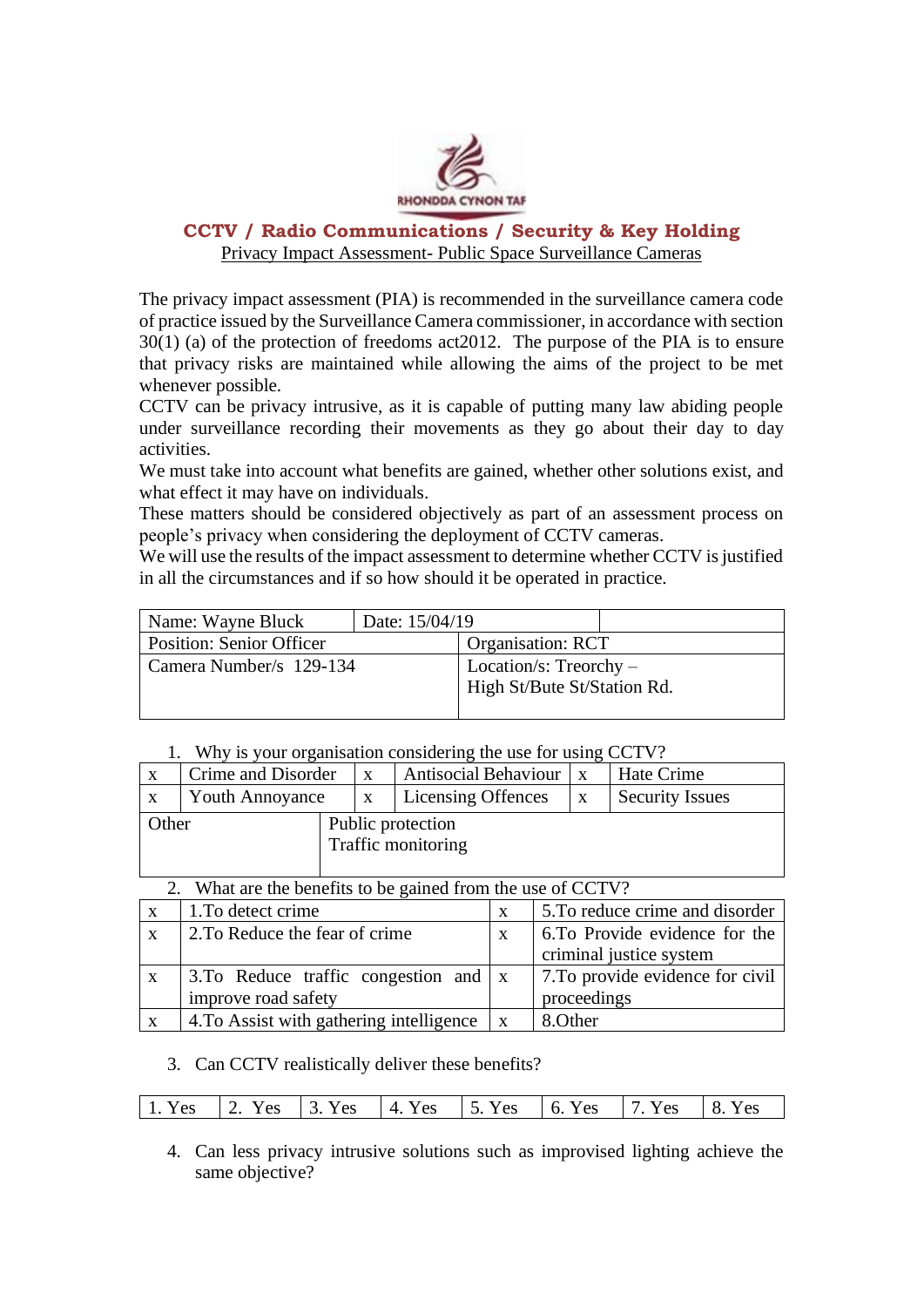| No | Lighting has improved in the area, however this only assists the |  |  |  |  |
|----|------------------------------------------------------------------|--|--|--|--|
|    | CCTV System. No other long term solution is available to provide |  |  |  |  |
|    | security and public/community safety.                            |  |  |  |  |

- 5. Do your organisation need images of identifiable individuals/vehicles?
	- Yes The system is capable of delivering high quality images, in compliance with regulations and produce sufficient evidential images for use of prosecuting bodies.
- 6. What are the views of those who will be under surveillance?

#### Names and addresses of residential premises that oppose the use of CCTV:

| Name: | Address:                                                             |
|-------|----------------------------------------------------------------------|
|       | Local business and residents in the area were consulted!             |
|       | There were no objections to the town centre Public space             |
|       | surveillance system:                                                 |
|       | Additional consultation with SWP and local councillors               |
|       | formed part of the process. Direct consultation was restricted       |
|       | to residents who responded. Local businesses including               |
|       | private letting agencies were also consulted.                        |
|       | Camera locations are assessed annually on the basis of current       |
|       | public expectations and perceptions. For example if cameras          |
|       | are installed in an area where there is a vibrant night time         |
|       | economy and have been in position for many years we will not         |
|       | seek public consultation but <i>will</i> fully assess them to ensure |
|       | they are still fit for what is deemed their original purpose.        |
|       |                                                                      |

- 7. Will the system deliver the desired benefits now and remain sustainable for the future?
	- Yes:

The system is maintained and updated to ensure continued high quality service

- 8. Is CCTV proportionate to the problem? Yes
- 9. Is it justified in the circumstances?

10. Is it necessary to address a pressing need, such as public safety, crime prevention or national security?

Yes

Yes.

Im*ages are required to be able to identify individuals who commit any breach of the scheme/s objectives and can be used for prosecuting bodies.*